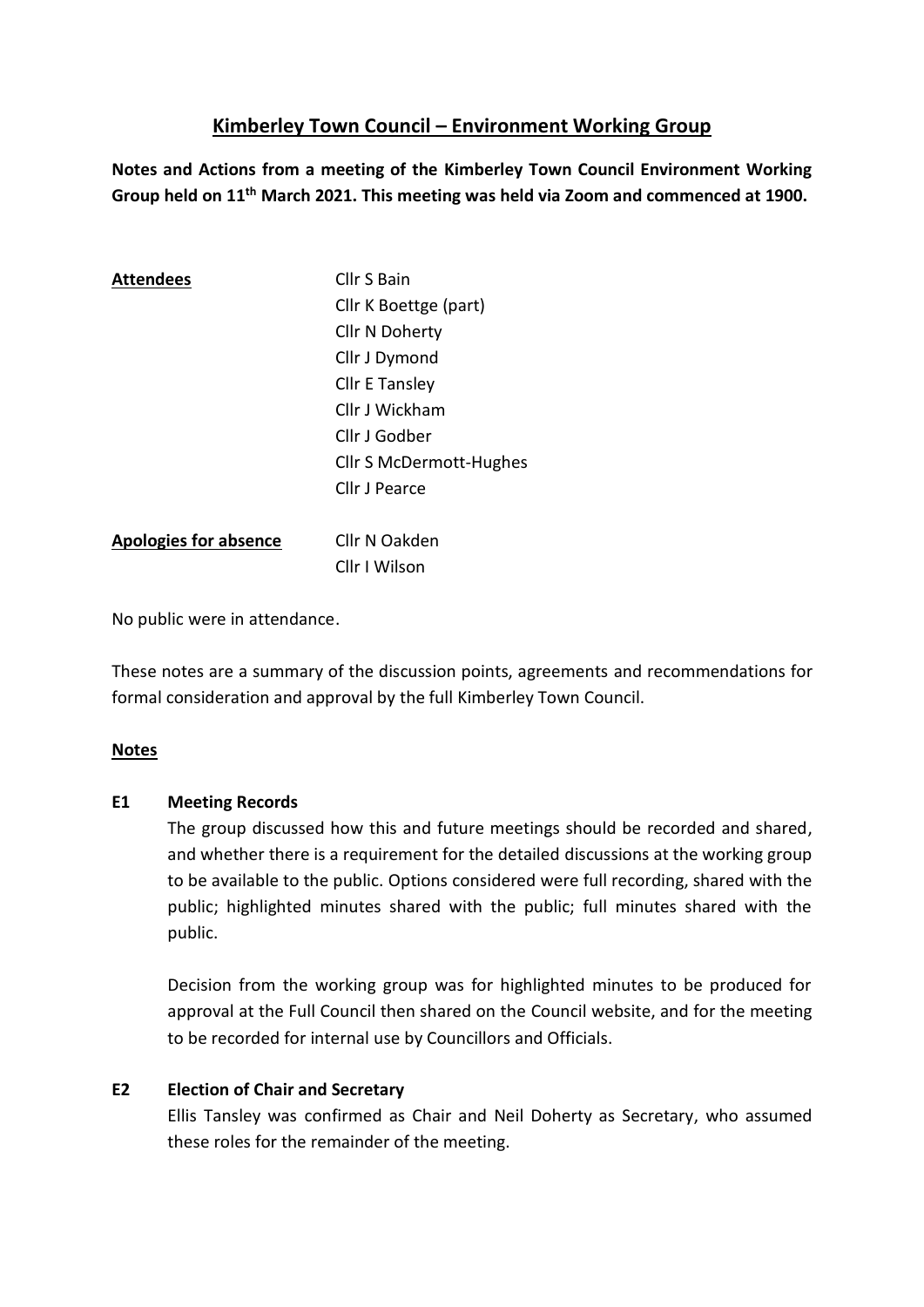#### **Minutes of Items Discussed**

#### **E3 Approach to this and future meetings**

Consensus from Councillors was that our immediate goal as a working group should be to identify priority areas of focus for the group, assign owners for activities within each of these areas, then aim to make progress as quickly as possible. Further areas of focus will be added as the group makes progress against the agreed priorities.

Identified priorities and activities will be submitted to Full Council for approval before they are considered 'agreed'.

#### **E4 Guiding Principles**

At the KTC Full Council Meeting on 25<sup>th</sup> February 2021 the following approach was approved:

- Kimberley Town Council acknowledges the need for emergency global action to be taken to reduce carbon dioxide emissions to the atmosphere and to control other sources of environmental damage.
- It is committed to take an active part in programmes initiated at National, County and District levels.
- With that in mind, it will appoint its own Working Group of Councillor Members to investigate and advise on how this may be done locally, and what the Town Council might do on its own initiative.

Prior to this Working Group meeting, JD proposed the following for discussion at the Working Group:

• The following policy statement to be added to the agreed approach, above:

*In all decisions taken by KTC Staff and Councillors the environmental impact will be taken into account and a green or greener option will be adopted unless there is a significant or justifiable reason not to do so.*

- We should consider adopting JD's "Fast Track to Carbon Neutral" document (attached), based on Stapleford Council's report on "Energy and Greenhouse Gas Emissions".
- We then consider each aspect of KTC's operations to see how its greenness can be improved in the short, medium and longer term.

After some discussion, these principles were agreed by the Working Group.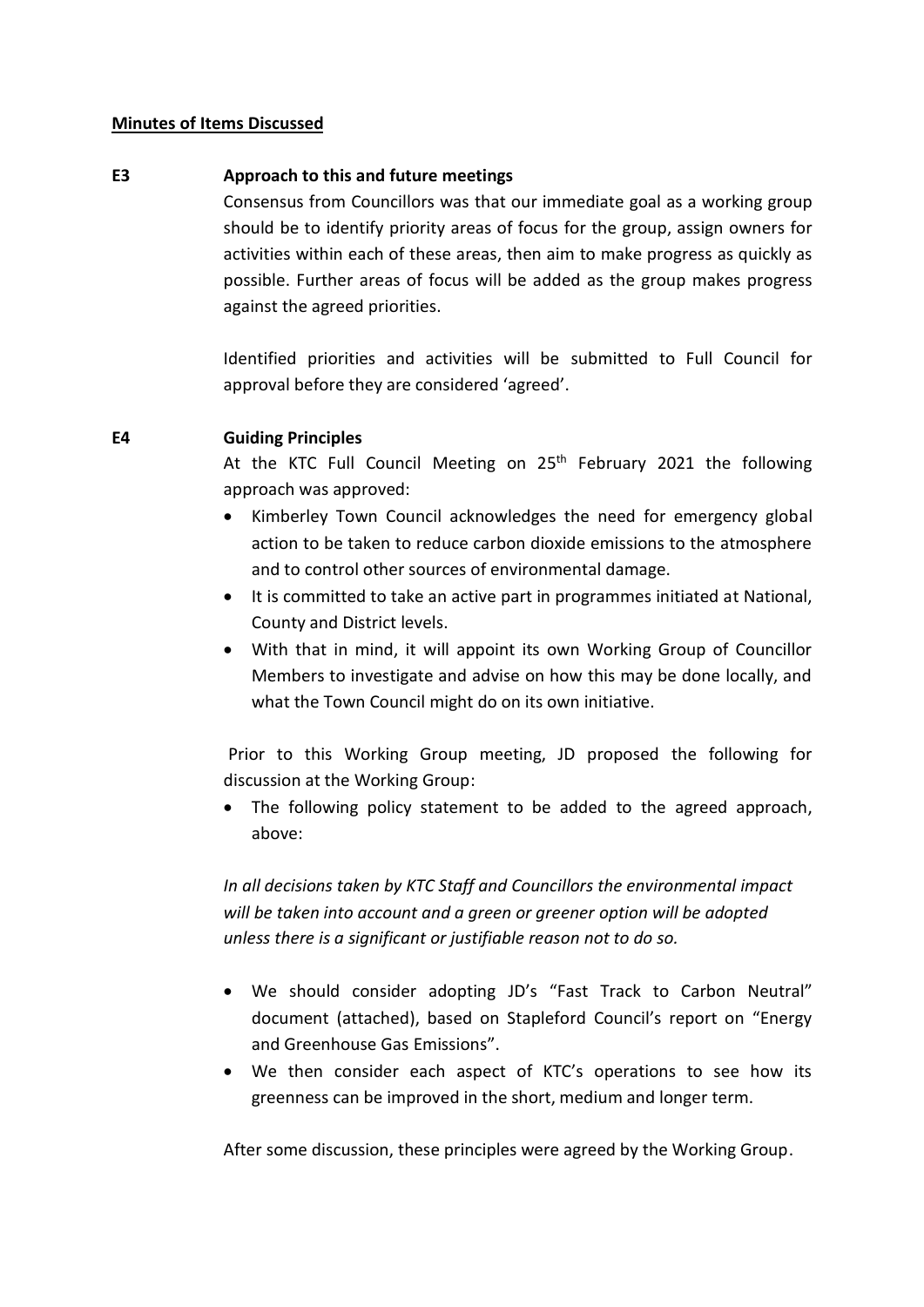### **E5 Focus Areas**

Following discussion within the group the following priority areas were agreed for focus by the Working Group:

- Kimberley Town Council Buildings and Services
- Activities and Processes within KTC Buildings
- Local Events
- Biodiversity and Environment

It was noted that KTC needs to start to make progress against these Focus Areas before expecting our suppliers to follow suit, and before actively promoting greener behaviours from local businesses and residents (although we will start planning these activities in parallel to improving our own climate footprint).

#### **E6 Priority Activities for the Working Group**

There was considerable discussion on the immediate priorities. The following priority activities and activity owners were agreed:

- JD Follow up the proposed Fast Track to Carbon Neutral outline presented prior to the meeting.
- KB Research Town Planning and suggest how KTC can influence BBC and Notts CC regarding this activity.
- JG Community Campaign Planning. JD suggested reviewing what activities are being undertaken by BBC and Notts CC.
- SMH Review energy footprint of Chapel, involve Trevor Rood as needed.
- SB Review energy and phone services, ND to assist with researching energy suppliers.
- JP Investigate Parish Hall for options to make it greener. Focus on both current activities (what we can do now) and what essential elements we need to include in plans for a replacement Parish Hall to ensure it is as green as possible.
- SB and JG Investigate green building options for replacement of Stag Ground and Parish Hall and recommend overall approach. Consult with Trevor Rood - Trevor has carried out some work on options for replacement of the Council buildings which are relevant to this.
- JW Review our events calendar and investigate and recommend how we can make them greener in future. Will use other organisations experiences as a guide. JW to involve other Councillors as needed.
- JD will carry out a green survey of Kimberley Flats, with Trevor.

#### **E7 Inclusion on Full Council Agenda**